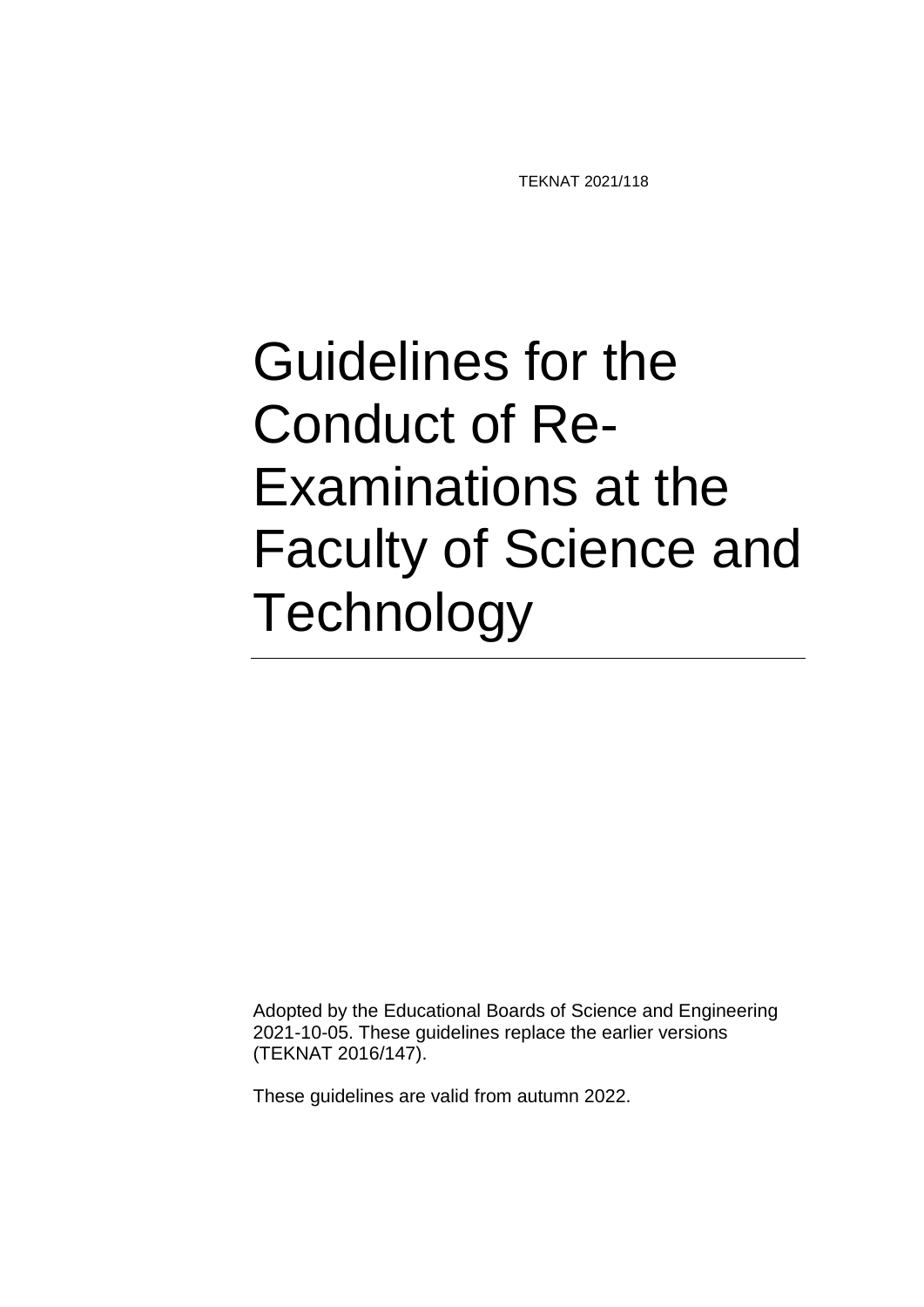## **Background**

The probability for a student to be in phase with the program is considerably reduced if the time of reexamination coincides with regular examinations: the more weekly examinations, the greater the risk that the students focus on a few courses instead of giving all the program courses the same priority. In addition, additional exams during the study periods take time from education, making the periods more difficult to schedule.

It is important to give the students the best chances to pass their examinations at the first occasion. It is important that the study periods are not too short and that the students can use as much time as possible to study for their regular examinations.

## **Guidelines**

<u>.</u>

These guidelines apply to both oral and written examinations<sup>1</sup>.

Re-examinations must be offered in re-examination periods, i.e. a regular examination time cannot be substituted for a re-examination time. Regular examinations must not be placed in a re-examination period.

Each examination shall be followed by at least two re-examinations per year, one of which will be offered in the re-examination period in August. Some courses have several course periods per year<sup>23</sup>. The following table shows when re-examinations are provided (table 1). A department may choose to provide additional re-examination sessions. For courses extending over two periods, the table below refers to the period in which the examination occurs<sup>4</sup>. The principle is that there should be a short amount of time between the regular examination session and the first re-examination session, while maintaining a reasonable workload for the departments. A re-examination directly after the regular examination has been avoided, as far as possible. In case of re-examinations in the examination period directly after the regular examinations, these examinations should be scheduled with the largest possible distance.

The regular examinations around the end of the year should, if possible, be scheduled during the last days of the semester. Teaching ought to take place in January. The final examination for a course must be scheduled within the period of regular examinations, while a partial examination may be scheduled earlier in the study period, depending on the course syllabus and the pedagogical approach.

Students may register and take a regular examination for a different student group than the students themselves belong to.

<sup>&</sup>lt;sup>1</sup> Does not apply to laborations, seminars and other elements/parts which give credits, but only to the examinations.

<sup>&</sup>lt;sup>2</sup> For courses that are offered three times or more per academic year it is enough with a re-examination in August. For other courses at least one more re-examination, in addition to the re-examination in August, must be offered per academic year.

<sup>&</sup>lt;sup>3</sup> For courses that are given every second year, the guidelines apply the academic year in which the course is given. The academic year when the course is not given, it is enough with a re-examination in August.

<sup>4</sup> For a 10 credits course extending over two periods and with a final examination in the second period, the second period is marked in the table. For a course extending over two periods and with an examination in each period, each examination is marked separately in the table. Such a course is followed over two rows in table 1.